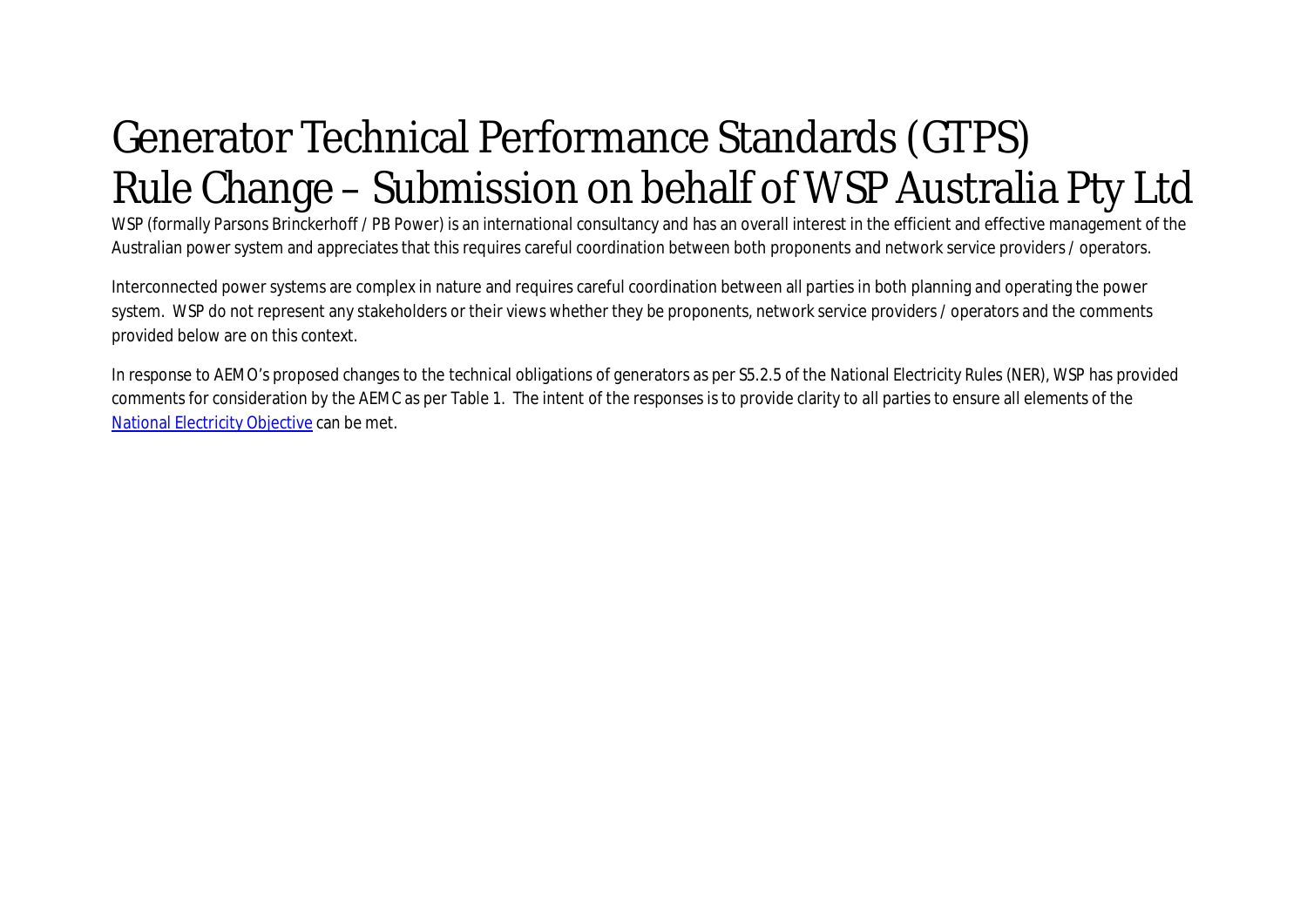## *Table 1 Summary of responses to rule change request*

## **Negotiated access standards**

**AEMO's experience is that many connection applicants aim for the lowest level of performance regardless of the needs of the power system**

Having dealt with numerous generator connections in various roles, it is our experience that where possible, the Automatic Access Standard (AAS) is what is aimed for as this is more likely to be accepted by the Network Service Provider (NSP) / AEMO. It is likely a minority of connection applicants that aim for the Minimum Access Standard (MAS) and suggest that any approach by minority parties does not restrict or compromise the process for the majority who aim for the AAS.

**The default position should be the automatic access standard rather than the minimum access standard**

The negotiated framework is understood to be intended to provide flexibility and discretion in the application of the Rules. In particular, the requirements to be met can vary significantly considering the project size and location in the network it is connecting to. Forcing connection applicants to meet the AAS could result in underutilised assets where there is no immediate need for additional capability over say a Negotiated Access Standard (NAS). A NAS should be acceptable on the basis that the Connection Applicant allows the NSP/AEMO to meet their obligations to other network users. If meeting the AAS is required due to potential future developments, there should be transparency regarding the likelihood of these future developments and the potential schedule. The AEMC should consider a mechanism to ensure efficient investment in electricity services by having the option to differ costs associated with meeting the AAS to a time when the additional capability is required. A good example of this is related to harmonic emissions under S5.2.5.2 where a Registered Participant may not meet the AAS for harmonics, however if the harmonic levels with the Registered Participant connected are well under the planning levels, the participant could be able to connect, however in future may be required to meet the AAS. Thus, allowing for a more efficient investment in electricity services.

**A connection applicant would need to demonstrate that a higher capability is not required for the power system**

Interconnected power systems such as the National Electricity Market (NEM) are highly complex and have very different characteristics depending on the location as well as size and nature of the new generation being connected. NSPs / AEMO arguably have the best understanding of the network and what the specific risks are at a particular location and this knowledge is built up over many years of experience. For the Connection Applicant to demonstrate that a higher level of performance is not required requires *both* the Connection Applicant *and* the NSP / AEMO to work together to identify and quantify the risks of not meeting the AAS. It would be very challenging to expect the Connection Applicant solely to demonstrate this and it could result in significant time and cost to the Connection Applicant with no support from the NSP.

WSP believes a more collaborative approach would achieve the best outcome. To negotiate effectively would require both the Connection Applicant and the NSP/AEMO to work together during the negotiation phase as opposed to putting the onus solely on the Connection Applicant. There is also a large systems knowledge imbalance between the Connection Applicant and the NSP/AEMO which does not foster a level playing field during negotiations. We believe the best outcomes are achieved when all parties work together and suggest that the wording be revised to reflect this.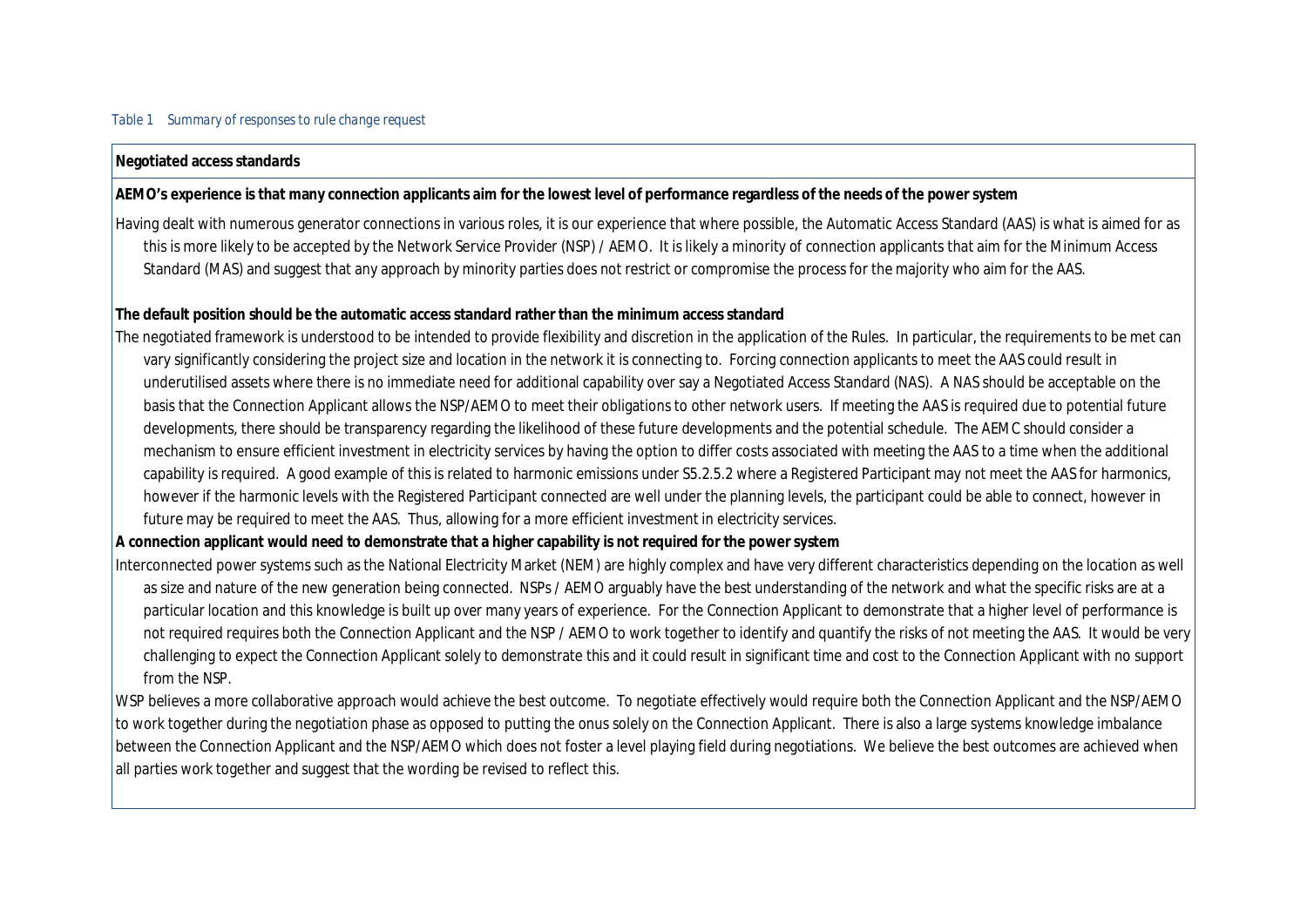**Disturbance ride-through: Multiple low voltage disturbance ride-through**

Following the SA System Black event on 26 September 2018, AEMO has proposed specifying applicants can ride through multiple faults over a short duration.

The events from the SA System Black event were due to extreme weather events and imposing requirements on applicants based on these extreme events could be viewed as too onerous. AEMO has provided some historical data from ElectraNet with regards to previous faults. Exposure to a large number of faults such as this is challenging both from a power system planning as well as operational perspective. Where this is within the capability of standard equipment, WSP see no issues with ensuring that the full capability of the generating units is documented. Care should be given however when planning power systems in order to minimise the impact of such events.

Exposing rotating machines such as synchronous generators or synchronous condensers to multiple faults within a short period places significant mechanical stress on generators and turbines. For example, it is not uncommon to limit the number of auto-reclose events in the vicinity of synchronous generators in order to reduce the mechanical stresses on generating units. Furthermore, there is also a risk of loss of synchronism due to multiple faults which should be considered in the rule change (related to disconnection under S5.2.5.10). This would apply not only to synchronous generating systems, but also asynchronous generating systems which comprise of synchronous units.

WSP suggest development of a mechanism to allow disconnection under S5.2.5.10 as part of the requirement to ride through multiple faults and where damage to plant or a reduction in the design life of the Generating System can be demonstrated.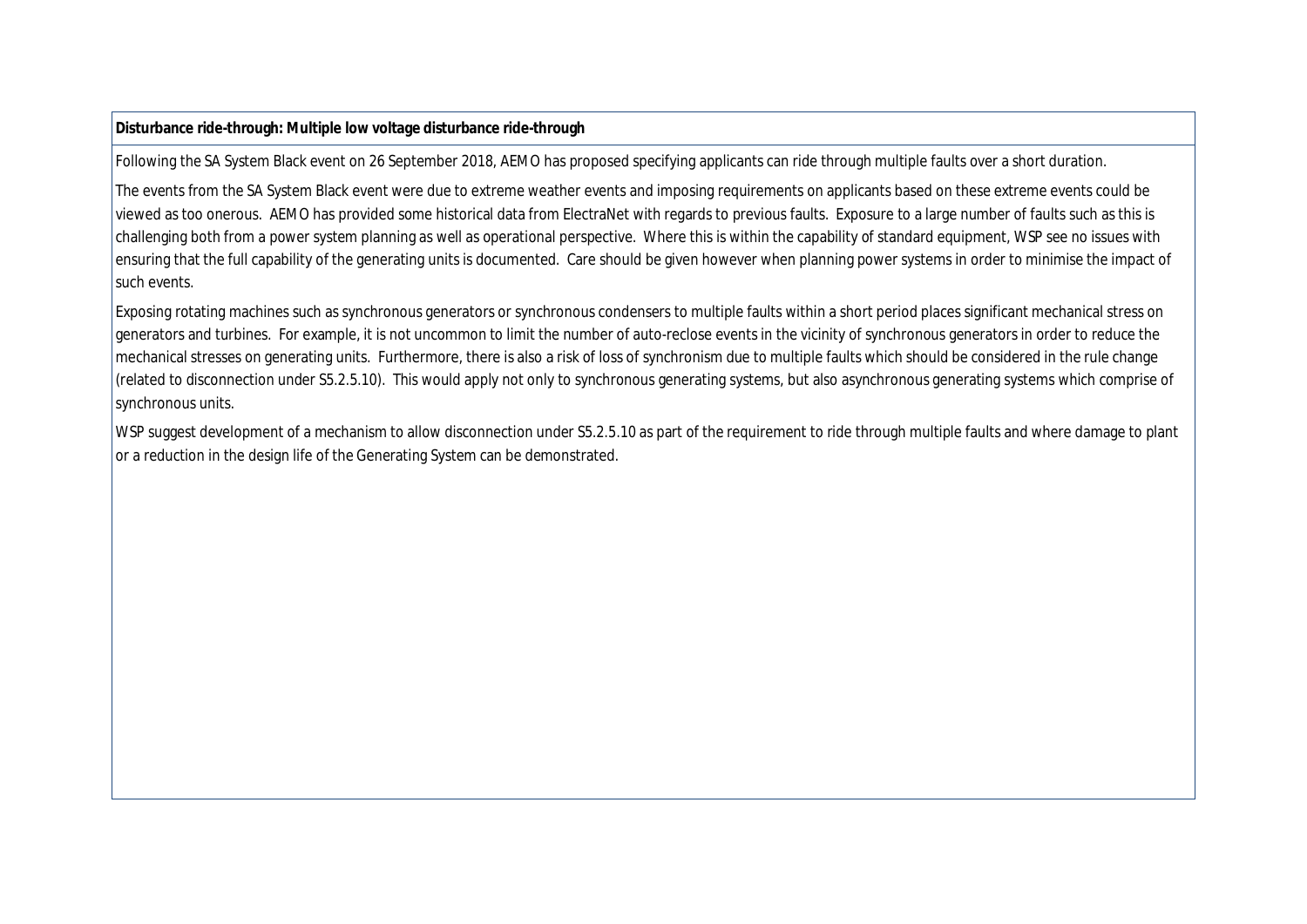## **Disturbance ride-through: high voltage disturbance ride-through**

AEMO has proposed increasing the system standard for High Voltage Ride Through (HVRT) under S5.2.5.4. To the best of our knowledge, AEMO has not provided technical information or evidence to support the need to change the system standard. Following the SA System Black event in South Australia last year, AEMO advised during the stakeholder workshop held in Sydney that a remote part of the South Australian network was exposed to high voltages following this event. WSP understands that this was to an isolated part of the network which does not necessarily warrant changing the system standard. Further technical evidence should be provided and reviewed before these changes are adopted as the final report into the SA System Black event does not provide sufficient detail to asses this. Where isolated parts of the network are exposed to high voltages for short durations of time, this may be better managed by the NSP.

AEMO in their submission provided information regarding capability of some suppliers to meet the revised requirements. We understand that some suppliers may not be able to meet this requirement and the following image providers an overlay of three major suppliers (curve in Green, Purple and light orange). WSP believe that further discussion on the reason for increasing the system standard may be warranted.